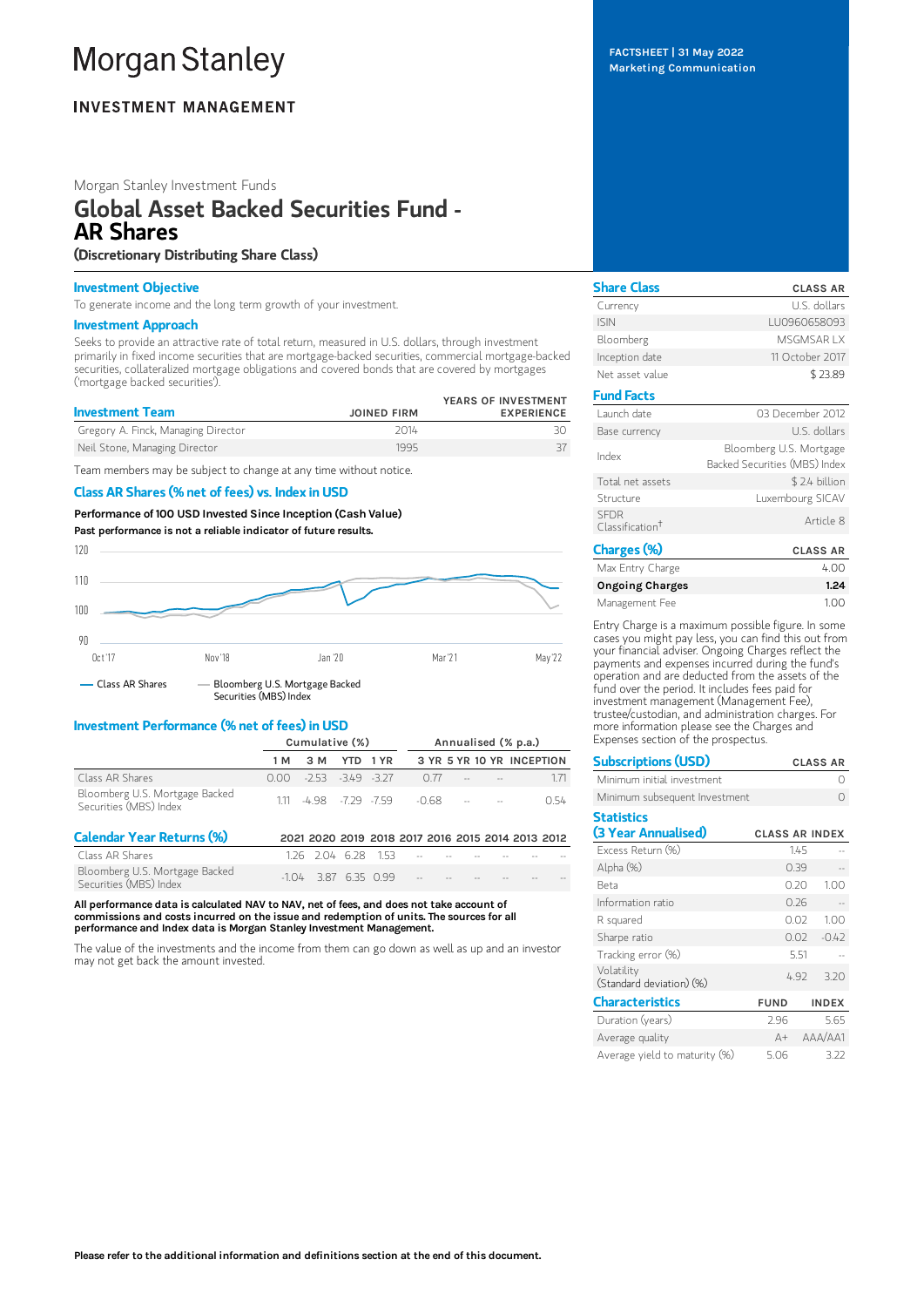# Sector Allocation (% of Total Net Assets)<sup>1,2</sup> FUND

|  | Covered                | 1.32  |
|--|------------------------|-------|
|  | Non-US RMBS            | 18.50 |
|  | US Agency Passthroughs | 21.78 |
|  | US Non-Agency RMBS     | 19.02 |
|  | US Non-Agency CMBS     | 7.93  |
|  | $\bigcirc$ US ABS      | 10.69 |
|  | Non-US ABS             | 5.39  |
|  | Non-US CMBS            | 7.25  |
|  | US Agency CMOs         | 2.96  |
|  | Cash / FX              | 5.16  |

| <b>Quality Distribution (% of Total Net Assets)</b> <sup>1,3</sup> | <b>FUND</b>    |         |
|--------------------------------------------------------------------|----------------|---------|
|                                                                    | 47.97          |         |
|                                                                    | AA             | 10.63   |
|                                                                    | А              | 8.92    |
|                                                                    | <b>BBB</b>     | 6.49    |
|                                                                    | <b>BB</b>      | 3.44    |
|                                                                    | ιB             | 3.94    |
|                                                                    | $\bigcirc$ CCC | 1.73    |
|                                                                    | $\bullet$ CC   | 0.24    |
|                                                                    | D              | 0.13    |
|                                                                    | Not Rated      | 26.00   |
|                                                                    | Cash           | $-9.50$ |

# Top Countries (% of Total Net Assets)<sup>1</sup> FUND

|  | U.S.                  | 72.20   |
|--|-----------------------|---------|
|  | United Kingdom        | 13.00   |
|  | $\bullet$ Netherlands | 3.87    |
|  | Spain                 | 2.82    |
|  | Ireland               | 2.80    |
|  | Germany               | 2.75    |
|  | $\bullet$ Canada      | 2.52    |
|  | Australia             | 1.81    |
|  | $\bullet$ Italy       | 1.50    |
|  | Other                 | 6.23    |
|  | Cash                  | $-9.50$ |

<sup>†</sup> This Fund is classified as an Article 8 product under the Sustainable Finance Disclosure Regulation. Article 8 products are those which promote environmental or social characteristics and which integrate sustainability into the investment process in a binding manner. Before making any decision to invest in the fund mentioned herein, please refer to all the characteristics and objectives of the Fund noted in the current Prospectus and KIID at morganstanleyinvestmentfunds.com.

<sup>1</sup>May not sum to 100% due to rounding.

<sup>2</sup> For additional information regarding sector classification/definitions please visit www.msci.com/gics and the glossary at www.morganstanley.com/im. <sup>3</sup> Quality distribution data for securities is sourced from Fitch, Moody's and S&P. Where the credit ratings for individual securities differ between the three ratings agencies, the 'highest' rating is applied. The rating of credit default swaps is based on the 'highest' rating of the underlying reference bond. 'Cash' includes investments in short term instruments, including investments in Morgan Stanley liquidity funds.

#### Please refer to the Prospectus for full risk disclosures, available at www.morganstanleyinvestmentfunds.com. All data as of 31.05.2022 and subject to change daily.

This is a marketing communication. Applications for shares in the Fund should not be made without first consulting the current Prospectus and the Key Investor Information Document ("KIID"), which are available in English and in the official language of your local jurisdiction at

leyinvestmentfunds.com or free of charge from the Registered Office of Morgan Stanley Investment Funds, European Bank and Business Centre, 6B route de Trèves, L-2633 Senningerberg, R.C.S. Luxemburg B 29 192. A summary of investor rights is available in English at the same website. If the management company of the relevant Fund decides to terminate its arrangement for marketing that Fund in any EEA country where it is registered for sale, it will do so in accordance with the relevant UCITS rules.

## Share Class AR Risk and Reward Profile

| Lower Risk                       |  |  |  |  | Higher Risk                       |
|----------------------------------|--|--|--|--|-----------------------------------|
|                                  |  |  |  |  |                                   |
| <b>Potentially Lower Rewards</b> |  |  |  |  | <b>Potentially Higher Rewards</b> |

The risk and reward category shown is based on historic data.

- Historic figures are only a guide and may not be a reliable indicator of what may happen in the future.
- As such this category may change in the future.
- The higher the category, the greater the potential reward, but also the greater the risk of losing the investment. Category 1 does not indicate a risk free investment.
- The fund is in this category because it invests in fixed income securities and the fund's simulated and/or realised return has experienced medium rises and falls historically.
- The fund may be impacted by movements in the exchange rates between the fund's currency and the currencies of the fund's investments.

This rating does not take into account other risk factors which should be considered before investing, these include:

- The value of bonds are likely to decrease if interest rates rise and vice versa.
- The value of financial derivative instruments are highly sensitive and may result in losses in excess of the amount invested by the Sub-Fund. Issuers may not be able to repay their debts, if this happens the value of
- your investment will decrease. This risk is higher where the fund invests in a bond with a lower credit rating.
- The fund relies on other parties to fulfill certain services, investments or transactions. If these parties become insolvent, it may expose the fund to financial loss.
- Sustainability factors can pose risks to investments, for example: impact asset values, increased operational costs.
- There may be an insufficient number of buyers or sellers which may affect the funds ability to buy or sell securities.
- There are increased risks of investing in emerging markets as political, legal and operational systems may be less developed than in developed markets.
- Past performance is not a reliable indicator of future results. Returns may increase or decrease as a result of currency fluctuations. The value of investments and the income from them can go down as well as up and investors may lose all or a substantial portion of his or her investment.
- The value of the investments and the income from them will vary and there can be no assurance that the Fund will achieve its investment objectives.
- Investments may be in a variety of currencies and therefore changes in rates of exchange between currencies may cause the value of investments to decrease or increase. Furthermore, the value of investments may be adversely affected by fluctuations in exchange rates between the investor's reference currency and the base currency of the investments.

## Additional A Share Classes

|           | <b>CURRENCY</b> | <b>LAUNCH</b> | <b>ISIN</b>  | <b>BLOOMBERG</b>   |
|-----------|-----------------|---------------|--------------|--------------------|
| Д         | LISD            | 03.12.2012    | LU0858068074 | <b>MSGMSCAIX</b>   |
| A (EUR)   | <b>FUR</b>      | 29.04.2022    | LU2473713894 | MOABSAE LX         |
| AH (EUR)  | <b>FUR</b>      | 03.12.2012    | LU0858068660 | <b>MSGMSAHIX</b>   |
| AH (GBP)  | GBP             | 26.06.2017    | LU1628790146 | <b>MSGMAHGLX</b>   |
| AH (SEK)  | <b>SFK</b>      | 06.06.2017    | LU1610904259 | <b>MSGMAHS I X</b> |
| AHR (EUR) | <b>FUR</b>      | 04.05.2018    | LU0857970346 | <b>MSGMAHRLX</b>   |
| AHX (EUR) | <b>FUR</b>      | 04.05.2018    | LU0858068744 | <b>MSGMAHX IX</b>  |

### **DEFINITIONS**

Alpha (Jensen's) is a risk-adjusted performance measure that represents the average return on a portfolio or investment above or below that predicted by the capital asset pricing model (CAPM) given the portfolio's or investment's beta and the average market return. Prior to 6/30/2018 Alpha was calculated as the excess return of the fund versus benchmark. Average quality – average credit quality gives a snapshot of the portfolio's overall credit quality. It is an average of each security's credit rating, adjusted for its relative weighting in the portfolio. Average yield to maturity measures the annual return on interest-bearing securities. In this it is assumed that they will be held to maturity. This metric includes both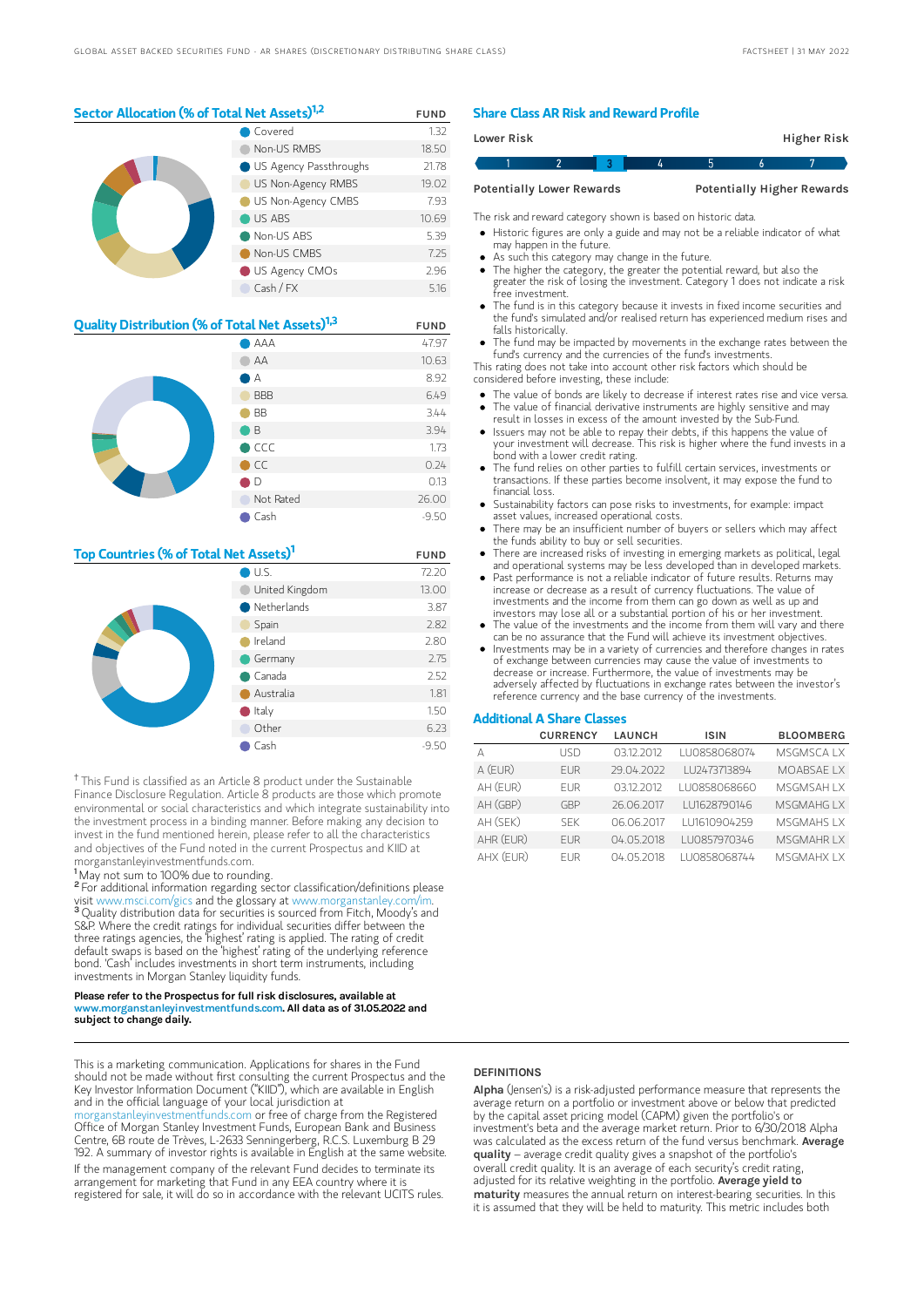the coupon payments received during the term of the security and the repayment of the capital on maturity. Beta is a measure of the relative volatility of a fund to the market's upward or downward movements. A beta greater than 1.0 identifies an issue or fund that will move more than the market, while a beta less than 1.0 identifies an issue or fund that will move less than the market. The Beta of the Market is always equal to 1.<br>**Bloomberg** stands for 'Bloomberg Global Identifier (BBGID)'. This is a unique 12 digit alphanumerical code designed to enable the identification of securities, such as the Morgan Stanley Investment Funds sub-funds at share class level, on a Bloomberg Terminal. The Bloomberg Terminal, a system provided by Bloomberg L.P., enables analysts to access and analyse real-time financial market data. Each Bloomberg code starts with the same BBG prefix, followed by nine further characters that we list here in this guide for each share class of each fund. Cash & Equivalents are defined as the value of assets that can be converted into cash immediately. These include commercial paper, open FX transactions, Treasury bills and other short-term instruments. Such instruments are considered cash equivalents because they are deemed liquid and not subject to significant risk of changes in values. Duration is a measure of the sensitivity of the price (the value of principal) of a fixed-income investment to a change in interest rates. Duration is expressed as a number of years. Rising interest rates mean falling bond prices, while declining interest rates mean rising bond prices. Excess Return or value added (positive or negative) is the portfolio's return relative to the return of the benchmark. **Information ratio** is the portfolio's alpha or excess return per unit of risk, as measured by tracking error, versus the portfolio's benchmark. ISIN is the international securities identification number (ISIN), a 12 digit code consisting of numbers and letters that distinctly identifies securities. NAV is the Net Asset Value per share of the Fund (NAV), which represents the value of the assets of a fund less its<br>liabilities. **R squared** measures how well an investment's returns correlate to an index. An R squared of 1.00 means the portfolio performance is 100% correlated to the index's, whereas a low r-squared means that the portfolio performance is less correlated to the index's. Sharpe ratio is a risk-adjusted measure calculated as the ratio of excess return to standard deviation. The Sharpe ratio determines reward per unit of risk. The higher the Sharpe ratio, the better the historical risk-adjusted performance. Tracking error is the standard deviation of the difference between the returns of an investment and its benchmark. Volatility (Standard deviation) measures how widely individual performance returns, within a performance series, are dispersed from the average or mean value.

#### INDEX INFORMATION

The Bloomberg U.S. Mortgage Backed Securities (MBS) Index: tracks agency mortgage backed pass-through securities (both fixed-rate and hybrid ARM) guaranteed by Ginnie Mae (GNMA), Fannie Mae (FNMA), and Freddie Mac (FHLMC). The index is constructed by grouping individual TBAdeliverable MBS pools into aggregates or generics based on program, coupon and vintage. The index is unmanaged and does not include any expenses, fees or sales charges. It is not possible to invest directly in an index.

"Bloomberg®" and the Bloomberg Index/Indices used are service marks of Bloomberg Finance L.P. and its affiliates, and have been licensed for use for certain purposes by Morgan Stanley Investment Management (MSIM). Bloomberg is not affiliated with MSIM, does not approve, endorse, review, or recommend any product, and. does not guarantee the timeliness, accurateness, or completeness of any data or information relating to any product.

### DISTRIBUTION

This communication is only intended for and will only be distributed to persons resident in jurisdictions where such distribution or availability would not be contrary to local laws or regulations. In particular, the Shares are not for distribution to US persons.

Ireland: MSIM Fund Management (Ireland) Limited. Registered Office: The Observatory, 7-11 Sir John Rogerson's Quay, Dublin 2, D02 VC42, Ireland. Registered in Ireland as a private company limited by shares under company number 616661. MSIM Fund Management (Ireland) Limited is<br>regulated by the Central Bank of Ireland. **United Kingdom:** Morgan Stanley Investment Management Limited is authorised and regulated by the Financial Conduct Authority. Registered in England. Registered No. 1981121. Registered Office: 25 Cabot Square, Canary Wharf, London E14 4QA,<br>authorised and regulated by the Financial Conduct Authority. **Dubai:** Morgan Stanley Investment Management Limited (Representative Office, Unit Precinct 3-7th Floor-Unit 701 and 702, Level 7, Gate Precinct Building 3, Dubai International Financial Centre, Dubai, 506501, United Arab Emirates. Telephone: +97 (0)14 709 7158). Italy: MSIM Fund Management (Ireland)Limited, Milan Branch (Sede Secondaria di Milano) is a branch of MSIM Fund Management (Ireland) Limited, a company registered in Ireland, regulated by the Central Bank of Ireland and whose registered office is at The Observatory, 7-11 Sir John Rogerson's Quay, Dublin 2, D02 VC42, Ireland. MSIM Fund Management (Ireland) Limited Milan Branch (Sede Secondaria di Milano) with seat in Palazzo Serbelloni Corso Venezia, 16

20121 Milano, Italy, is registered in Italy with company number and VAT number 11488280964. The Netherlands: MSIM Fund Management (Ireland) Limited, Rembrandt Tower, 11th Floor Amstelplein 1 1096HA, Netherlands. Telephone: 31 2-0462-1300. Morgan Stanley Investment Management is a branch office of MSIM Fund Management (Ireland) Limited. MSIM Fund Management (Ireland) Limited is regulated by the<br>Central Bank of Ireland. **France:** MSIM Fund Management (Ireland) Limited, Paris Branch is a branch of MSIM Fund Management (Ireland) Limited, a company registered in Ireland, regulated by the Central Bank of Ireland and whose registered office is at The Observatory, 7-11 Sir John Rogerson's Quay, Dublin 2, D02 VC42, Ireland. MSIM Fund Management (Ireland) Limited Paris Branch with seat at 61 rue de Monceau 75008 Paris, France, is registered in France with company number 890 071 863 RCS. Spain: MSIM Fund Management (Ireland) Limited, Sucursal en España is a branch of MSIM Fund Management (Ireland) Limited, a company registered in Ireland, regulated by the Central Bank of Ireland and whose registered office is at The Observatory, 7-11 Sir John Rogerson's Quay, Dublin 2, D02 VC42, Ireland. MSIM Fund Management (Ireland) Limited, Sucursal en España with seat in Calle Serrano 55, 28006, Madrid, Spain, is registered in Spain with tax<br>identification number W0058820B. **SwitzerIand:** Morgan Stanley & Co. International plc, London, Zurich Branch Authorised and regulated by the Eidgenössische Finanzmarktaufsicht ("FINMA"). Registered with the Register of Commerce Zurich CHE-115.415.770. Registered Office: Beethovenstrasse 33, 8002 Zurich, Switzerland, Telephone +41 (0) 44 588 1000. Facsimile Fax: +41(0) 44 588 1074.

Australia: This publication is disseminated in Australia by Morgan Stanley Investment Management (Australia) Pty Limited ACN: 122040037, AFSL No. 314182, which accepts responsibility for its contents. This publication, and any access to it, is intended only for "wholesale clients" within the meaning of the Australian Corporations Act. Hong Kong: This document has been issued by Morgan Stanley Asia Limited for use in Hong Kong and shall only be made available to "professional investors" as defined under the Securities and Futures Ordinance of Hong Kong (Cap 571). The contents of this document have not been reviewed nor approved by any regulatory authority including the Securities and Futures Commission in Hong Kong. Accordingly, save where an exemption is available under the relevant law, this document shall not be issued, circulated, distributed, directed at, or made available to, the public in Hong Kong. Singapore: This publication should not be considered to be the subject of an invitation for subscription or purchase, whether directly or indirectly, to the public or any member of the public in Singapore other than (i) to an institutional investor under section 304 of the Securities and Futures Act, Chapter 289 of Singapore ("SFA"), (ii) to a "relevant person" (which includes an accredited investor) pursuant to section 305 of the SFA, and such distribution is in accordance with the conditions specified in section 305 of the SFA; or (iii) otherwise pursuant to, and in accordance with the conditions of, any other applicable provision of the SFA. In particular, for investment funds that are not authorized or recognized by the MAS, units in such funds are not allowed to be offered to the retail public; any written material issued to persons as aforementioned in connection with an offer is not a prospectus as defined in the SFA and, accordingly, statutory liability under the SFA in relation to the content of prospectuses does not apply, and investors should consider carefully whether the investment is suitable for them. This publication has not been reviewed by the Monetary Authority of Singapore.

Chile: Neither the Fund nor the interests in the Fund are registered in the Registry of Offshore Securities (el Registro de Valores Extranjeros) or subject to the supervision of the Commission for the Financial Market (la Comisión para el Mercado Financiero). This document and other offering materials relating to the offer of the interests in the Fund do not constitute a public offer of, or an invitation to subscribe for or purchase, the Fund interests in the Republic of Chile, other than to individually identified purchasers pursuant to a private offering within the meaning of Article 4 of the Chilean Securities Act (la Ley del Mercado de Valores) (an offer that is not "addressed to the public at large or to a certain sector or specific group of the public").

**Peru:** The interests in the Fund have not been and will not be registered in Peru under Decreto Legislativo 862: Ley de Fondos de Inversión y sus Sociedades Administradoras or under Decreto Legislativo 861: Ley del Mercado de Valores (the "Securities Market Law"), and are being offered to institutional investors only (as defined in article 8 of the Securities Market Law) pursuant to a private placement, according to article 5 of the Securities Market Law. The interests in the Fund have not been registered in the securities market public registry (Registro Público del Mercado de Valores) maintained by, and the offering of the Fund interests in Peru is not subject to the supervision of, the Superintendencia del Mercado de Valores. Any transfers of the Fund interests shall be subject to the limitations contained in the Securities Market Law and the regulations issued thereunder.

#### IMPORTANT INFORMATION

EMEA: This marketing communication has been issued by MSIM Fund Management (Ireland) Limited. MSIM Fund Management (Ireland)